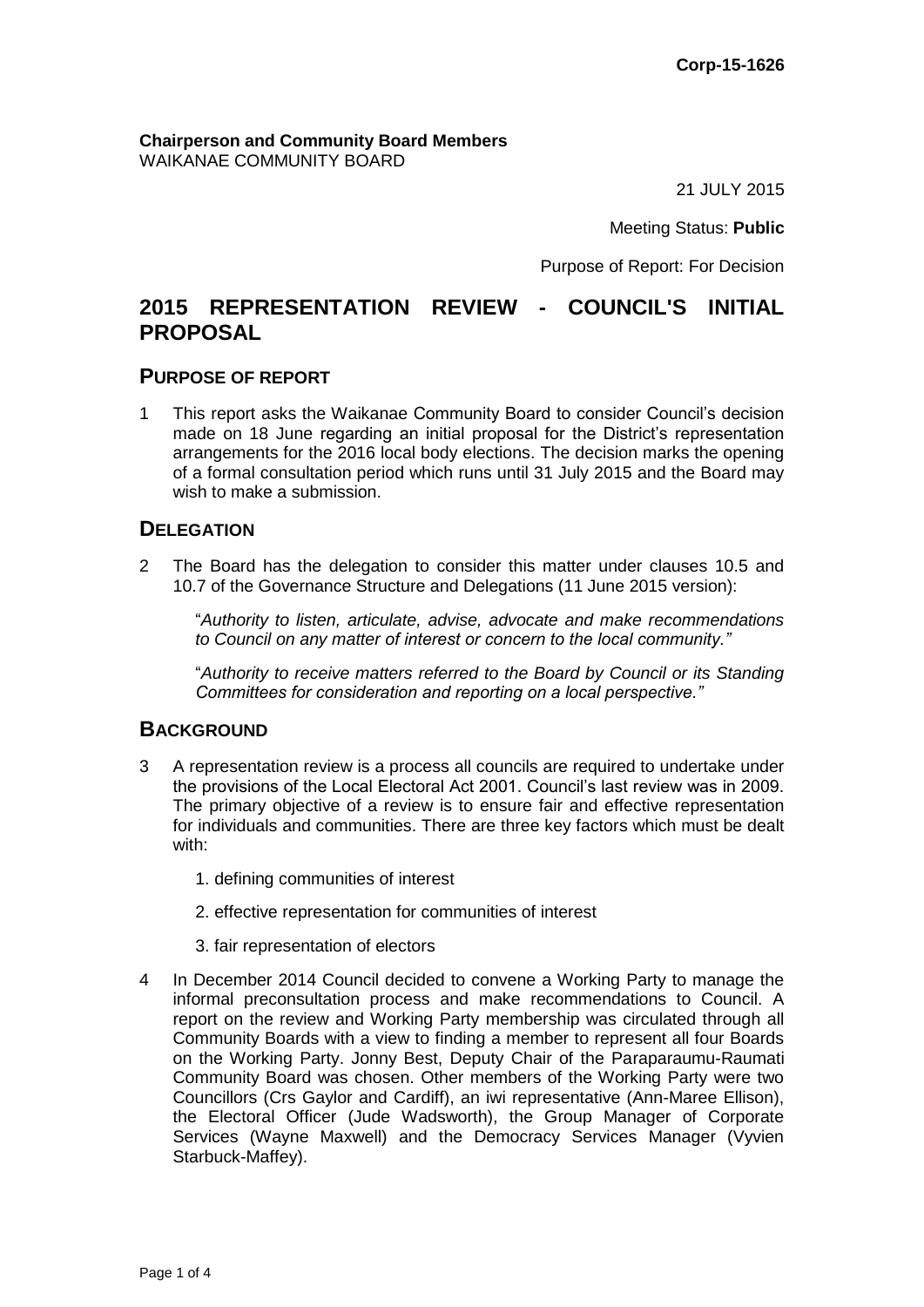- 5 The Working Party carried out a range of preconsultation activities across the community to raise awareness and start the discussions about key issues and steps in the review. These included a series of public workshops hosted by Community Boards. The one hosted by the Waikanae Community Board was held on 5 May and was attended by Board members, and eight members of the public.
- 6 After considering a range of information, issues, and models the Working Party made recommendations, considered by Council on 18 June. Of the two options put forward by the Working Party Council decided to maintain the status quo and also make one boundary change. That means for the 2016 local body elections the District's representation arrangements are proposed as:

A Mayor and 10 Councillors

Five Councillors to be elected on a Districtwide basis

Five Councillors to be elected from the 4 Wards of: Ōtaki (1), Waikanae (1), Paraparaumu (2) and Paekākāriki-Raumati (1)

Four Community Boards covering the District (boundaries unchanged) each with four elected members, and the Ward Councillor/s appointed back.

- 7 Council decided to change the boundary between Waikanae and Ōtaki Wards in response to longstanding requests from residents, which would ensure that residents in all of Huia Street, and in Reikorangi would be in the Waikanae Ward area as well as in the Waikanae Community Board area, thereby avoiding splitting a community across different ward boundaries.
- 8 A copy of the report that went to Council on 18 June is at Appendix 1, and the appendices of that report show maps of the current boundaries and proposed boundaries.
- 9 A copy of the Council resolution regarding its initial proposal is at Appendix 2 and a key requirement of legislation is that the reasons for each decision in the process are spelled out.

#### **ISSUES AND OPTIONS**

#### Issues

- 10 The issue with the proposed boundary change is that it triggers non-compliance with the +/-10% rule prescribed in section 19V of the Local Electoral Act 2001. The intent of this rule is to ensure proportionality between elected members and populations. However, an argument for non-compliance could be supported by a recent legislative change in which a new clause (19V(3)(ii)) potentially allows for non-compliance if compliance would mean splitting a community across ward boundaries.
- 11 The Board is invited to consider making a submission about the initial proposal. Council will hear submitters on 11 August and then make a decision on its final proposal on 27 August. That decision point will be publicly notified and appeals or objections invited. If Council decides to maintain its stance on the boundary issue in its final proposal the matter will automatically have to be referred to the Local Government Commission (LGC) for a final determination. The LGC's powers are broad in shaping a determination and may include holding its own hearings.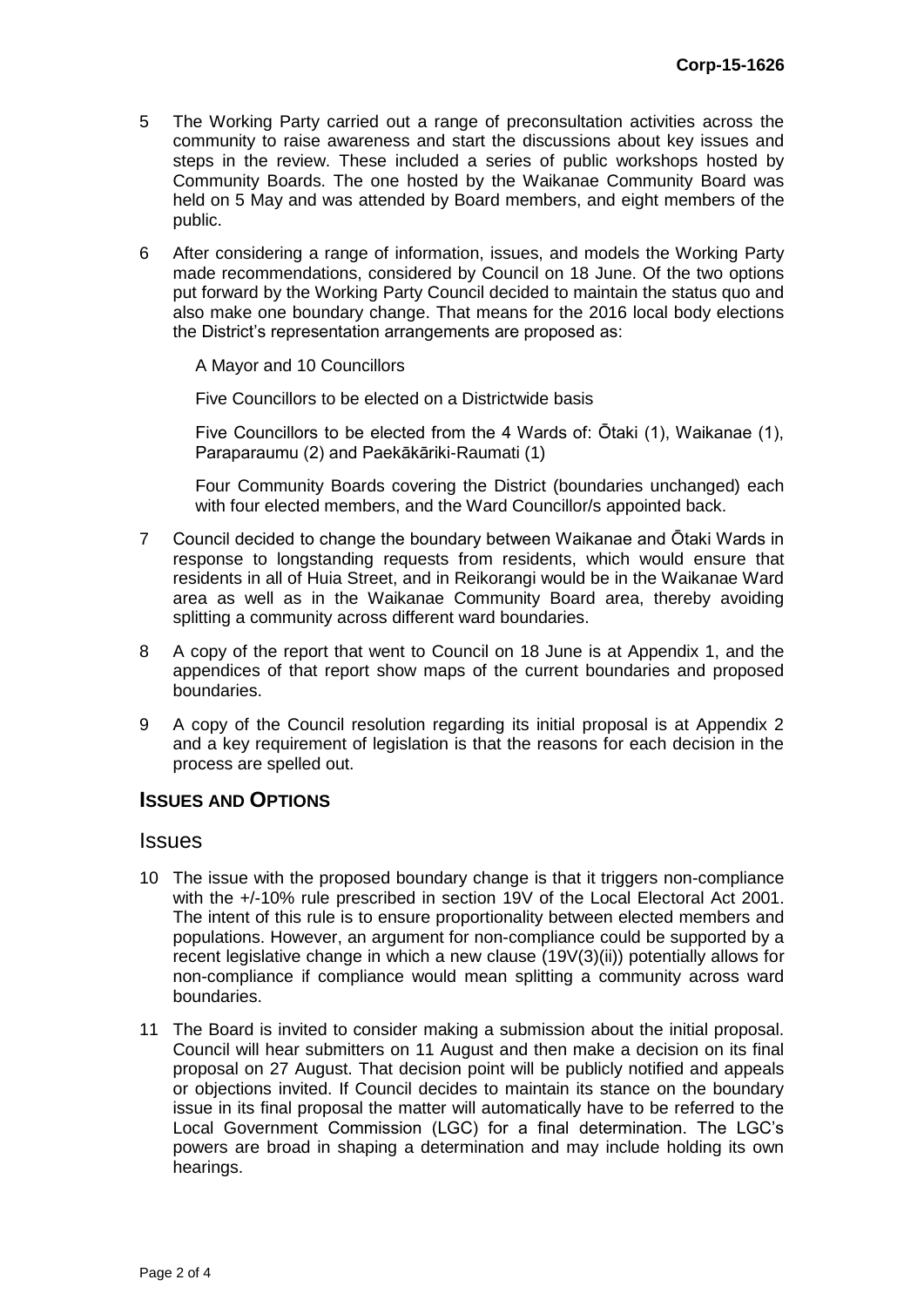# **CONSIDERATIONS**

# Policy considerations

12 There are no policy considerations.

## Legal considerations

13 The representation review process is required by legislation, primarily the Local Electoral Act 2001, clauses 19A-19Y.

#### Financial considerations

14 Financial considerations are not to form part of the review.

#### Tāngata whenua considerations

15 The Working Party included an iwi representative who attended the public workshops and meetings of the Working Party.

#### **SIGNIFICANCE AND ENGAGEMENT**

#### Degree of significance

16 This matter has a high degree of significance, and it is significant under Council policy.

## Consultation already undertaken

- 17 During March-May the Working Party carried out a series of informal communication activities (in accordance with a communications strategy), including four public workshops hosted by Community Boards.
- 18 Information about the review's process and background information was also conveyed to the community via the Council's website, Facebook page, and articles in local newspapers, as well as the mayoral column.

# Engagement planning

- 19 Engagement with the community will be undertaken as per legislative parameters and will include the special consultative procedure.
- 20 Details of the Council's initial proposal and invitation to develop a submission will be circulated through all Community Board public meetings for consideration.

#### **Publicity**

21 In accordance with legislative requirements Council's initial proposal was publicly notified in local newspapers on 24 and 24 June, with an invitation for the public to make submissions. Submitters will also be asked if they wish to be heard. The Council decision, displays and submission forms have also been made available through the Council website, and at Council Service Centres in Ōtaki, Waikanae and Paraparaumu, and District Libraries (Ōtaki, Waikanae, Paraparaumu, and Paekākāriki.)